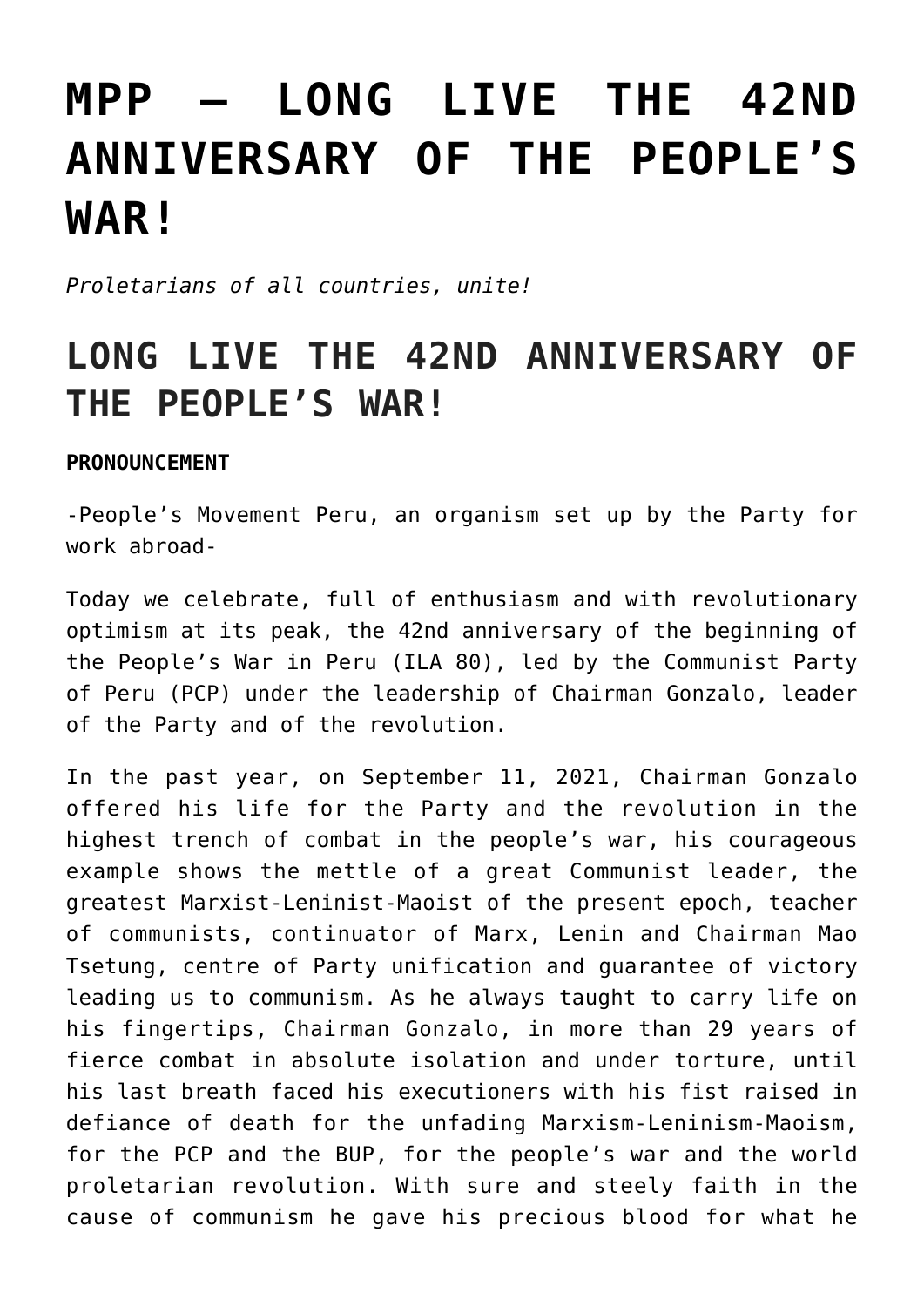believed in. This is a great war deed of the people's war. It shows that the people's war in Peru, far from ending, is rising up and calling upon us to inflame our entire geography anew.

With his heroic and defiant death, Chairman Gonzalo defeated the plans of imperialism, reaction and revisionism to deal him a final blow as part of the counterrevolutionary plan to annihilate the people's war and won a great political, military and moral victory for the party and the people's war, the international proletariat and the peoples of the world. They tried to present him as a capitulationist and revisionist, as a renegade head of the rats of the ROL, they tried to make him say that his all-powerful Gonzalo Thought was no longer valid, they tried to make him renounce the 1st Marxist Congress, Marxist-Leninist-Maoist, Gonzalo Thought of Maoism, the programme and the BUP with its centre the military line. But he stood firm and defiant and continued to fight hard and sacrificially for the Peruvian and world revolution to the end, proving that the people's war in Peru has not stopped for a single moment because the life of the Party never ceases. Demonstrating the invincibility of the people's war.

Yankee imperialism headed by Biden, Peruvian reaction headed by the president, the counter-revolutionary opportunist rondorounder Pedro Castillo Terrones and revisionism headed by the rat "Miriam", head of the right opportunist, revisionist and capitalist line (ROL), have reaped a miserable defeat that plunges them into a greater crisis and decomposition. The old bureaucratic landlord state in the service of imperialism, mainly US imperialism, is going through the biggest crisis in its 200-year history, only to be swept away by the people's war.

The masses are fighting, denouncing and rejecting the reactionary government headed by opportunism and sustained by its blackest conspiracy against the people with all the other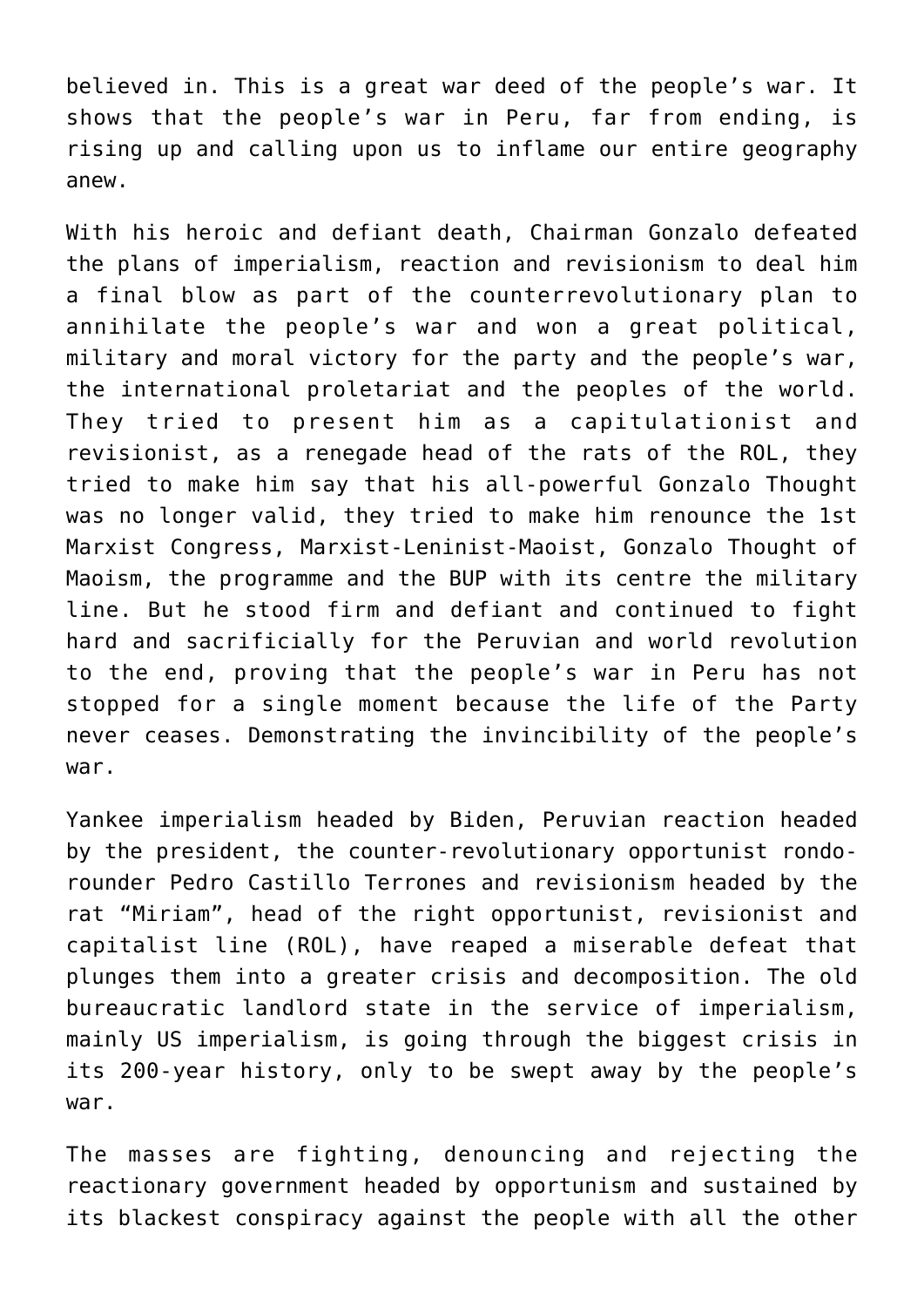reactionary parties. Analysts of reaction themselves have pointed this out, saying that the Castillo government is a product of the social and political decomposition that encompasses the state itself and that it is maintained because it is in nobody's interest to remove it, that is, there is a greater collusion and struggle between the two reactionary factions and their groups and dupes who represent them, Contrary to what the opportunists and revisionists say, there is a super coexistence in parliament between Fujimorism and anti-Fujimorism, which explains why Castillo remains in government and the most scandalous laws that have been passed in mutual agreement. That is the "popular" government that the ROL defends and their demands for a new constitution is to serve to restructure the old state to re-impose bureaucratic capitalism and annihilate the people's war, the dreams of hyenas like their imperialist and reactionary masters. The masses need people's war, it is the only road to their liberation from centuries of oppression and exploitation, The masses demand the leadership of the PCP.

On this occasion, we reiterate our greetings and reaffirm our full and unconditional subjection to our all-powerful ideology Marxism-Leninism-Maoism, Gonzalo Thought, principally Gonzalo Thought, the solid foundation of its leadership, and to our heroic fighter, the Communist Party of Peru, to its entire leadership system; to all the events, documents and party agreements, to the First Congress, the Marxist Congress, the Marxist-Leninist-Maoist Congress, Gonzalo Thought, an imperishable milestone of victory won in the heat of the People's War, which established the basis of Party Unity: Marxism-Leninism-Maoism, Gonzalo Thought, Programme and General Political Line with its centre the Military Line. Likewise, to the historic and transcendental Third Plenum and to its masterly synthesis the Speech of Our Leadership, which shines brightly and defiantly before the world as a weapon of combat, which calls us to persist in our tasks for what we are, communists in formation.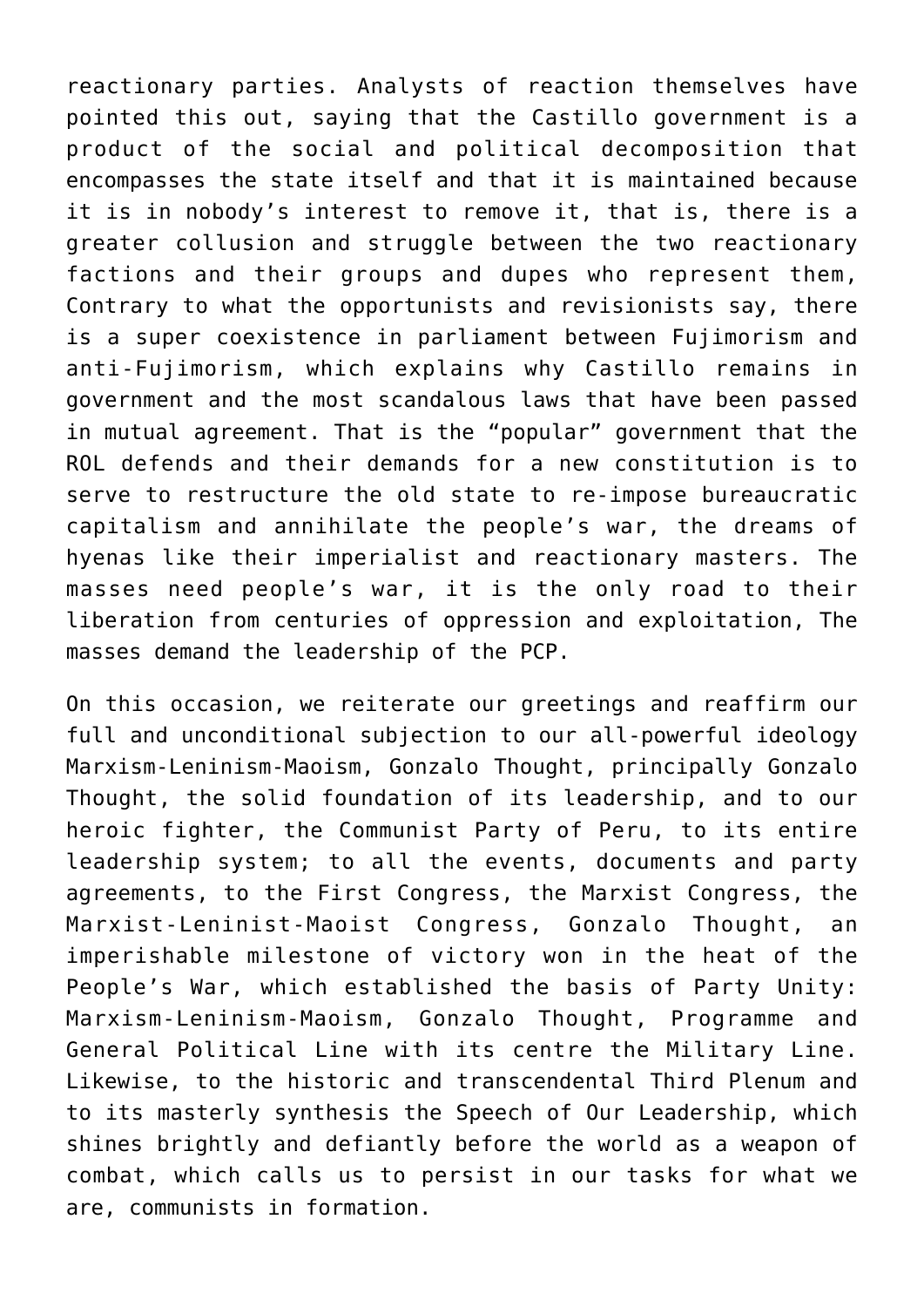Our commitment to give our lives to defend the leadership of Chairman Gonzalo and his almighty Gonzalo Thought in order to serve the completion of the task of the General Reorganisation of the Party.

Express our greetings to the militants, fighters and masses of the Communist Party of Peru. Our greetings to the People's Liberation Army and the New Power.

To express our greetings to the international proletariat and the peoples of the world. To the international communist movement and to the Parties and Organisations which, incarnating Maoism, are struggling to make it the sole command and guide of the new great wave of the world proletarian revolution in the stage of its strategic offensive and the sweeping away of imperialism and reaction from the face of the earth by means of people's war. When, as an expression of all the above, more and more masses are rising up everywhere and expressing great activity ready to revolt, it indicates that we are entering a new period of revolutions. The objective and subjective conditions for revolution have become much more favourable all over the world. This determines the tasks and tactics of the communists in our country and in the world.

We salute the revolution as the main historical and political trend in the world. To the forthcoming Maoist Unified International Conference to give birth to the New International Organisation of the Proletariat as an important step forward in the reunification of the international communist movement into a new International as a product of the development of the people's war on the planet.

We salute the 50th anniversary of the founding of the TKP/ML, by its great leader Ibrahim Kaypakaya, and the people's war it leads.

We express our deep class hatred against the new revisionism led by the damned rats of the ROL in the country as in the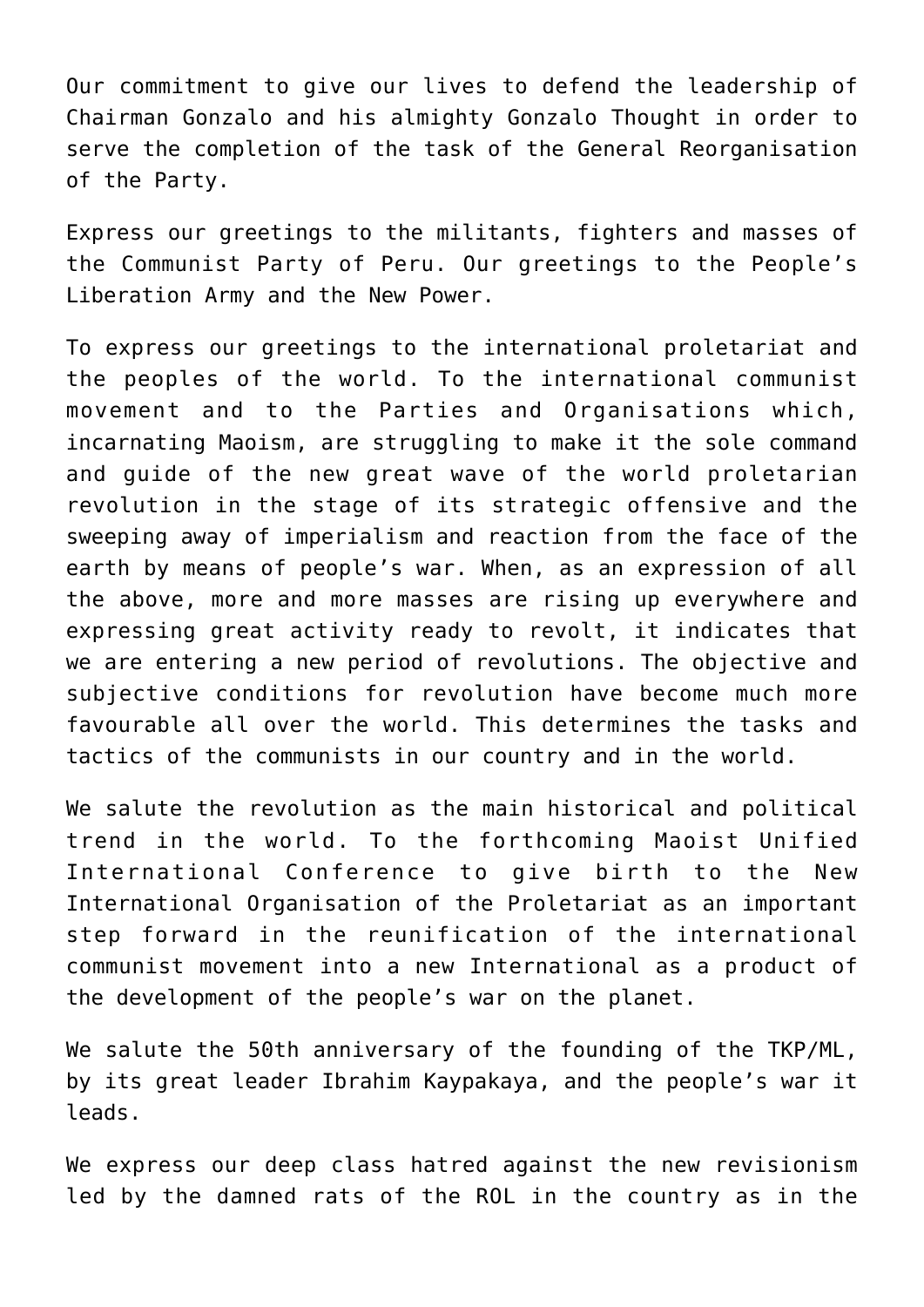world, which serves the general counter-revolutionary offensive led by US imperialism as the sole hegemonic superpower, the main enemy of the peoples of the world and the world counter-revolutionary gendarme in collusion and struggle with the atomic superpower Russia and other imperialist powers.

**Down with Russian imperialism's war of aggression against Ukraine! Down with US imperialism, the main enemy of the peoples of the world! People's War until Communism!**

**"Before the people's war, everything has been tried here, the elections, the creeping electioneering, to the point of weariness, to the point of boredom (…) We have seen city uprisings which prove that this is not the road; we have seen how the peasantry has many times shaken the very depths of this country, but we had not tried the only road, the true road, the road of the people's war. It is that road that we dared to take; then, we were a handful, compared to today, although we were perhaps as many as the fingers on our hands who persisted in defending the Party. As Chairman Mao told us: "the problem is not how many, the problem is whether you want to or not". And we wanted, want and will want the people's war; no one will get us out of it, with the seizure of power as the beginning. That's how it will be, time more, time less, and the time has already begun to run for this conquest, it seems that it was not so, but if we go deeper into things, it is so; but the people's war will continue to accompany us, because with it we will defend the new state and with it we will ignite the parts of the world that are still imprisoned and we will not stop until we see, party-wise, the legions of iron converge in a sea of red, armed, that waves over the earth, shakes it and stirs it up and turns it upside down. So shall it be."**

The heroic and victorious surrender of his own life by Chairman Gonzalo to impose Maoism as the sole command and guide of the world proletarian revolution, the Party, the